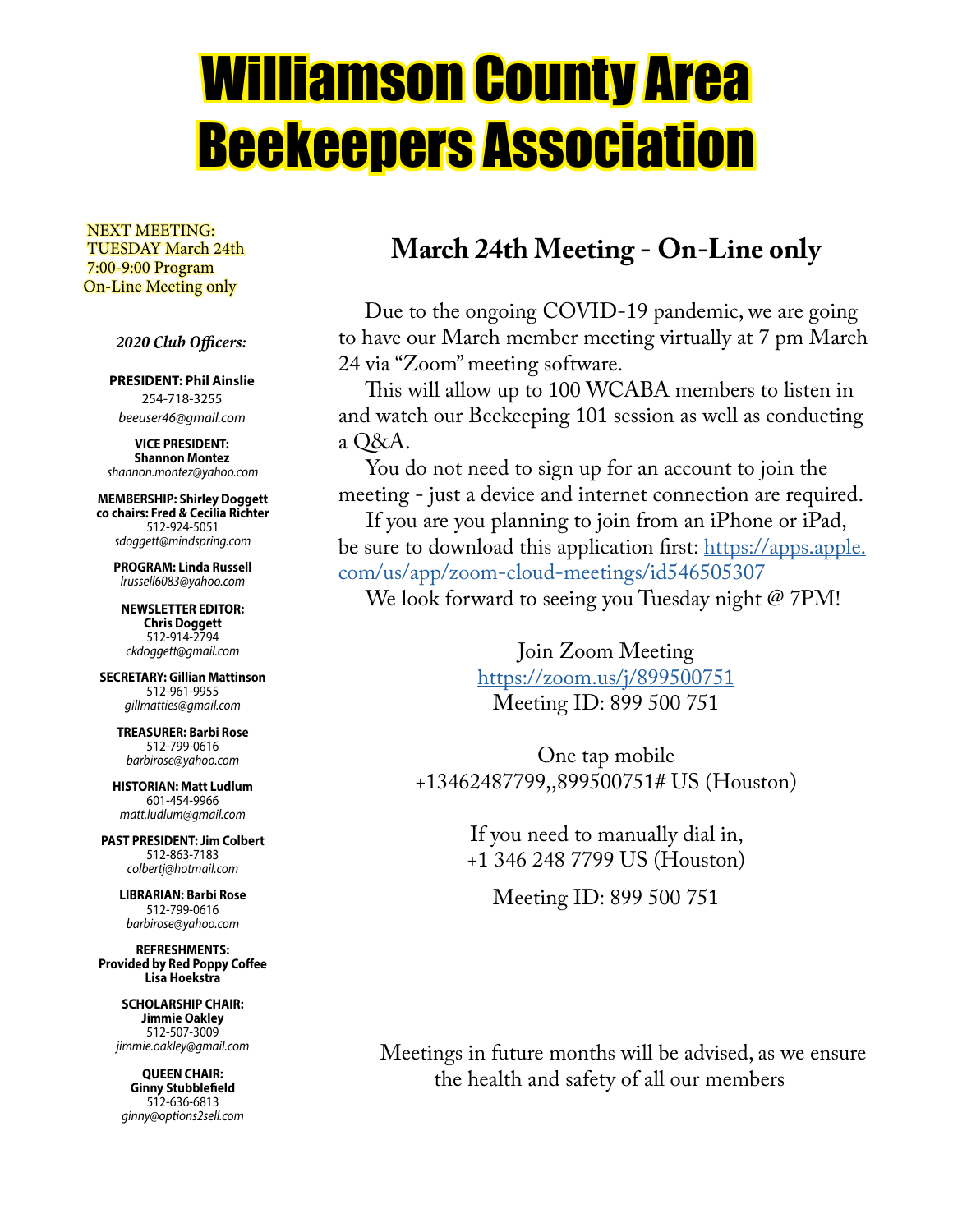### **Research Pearls & Other Interesting Pearls**

*from Phil Ainslie, President*

### **Pesticides impair baby bee brain development**

 Imperial College London researchers used micro-CT scanning technology to reveal how specific parts of bumblebee brains grew abnormally when exposed to pesticides during their larval phase. This study shows that baby bees can also feel the effects of the contaminated food brought back to the colony, making them poorer at performing tasks later in life.

 "These findings reveal how colonies can be impacted by pesticides weeks after exposure, as their young grow into adults that may not be able to forage for food properly. Our work highlights the need for guidelines on pesticide usage to consider this route of exposure."

### **Honeybee dance dialects**

 After more than 70 years, a great mystery of zoology has been solved: Honeybees actually use different dance dialects in their waggle dance. Which dialect has developed during evolution is related to the radius of action in which they collect food around the hive.

 That honey bees might have dance dialects was first proposed in the 1940s by Nobel laureate Karl von Frisch and his student Martin Lindauer. Later experiments, however, raised doubts about the existence of the dialects. The new results now prove that Frisch and Lindauer were right. The two pioneers of behavioral research were also right with their explanation why the dance dialects exist at all.

 Part of the dance is the so-called waggle run, in which the bees energetically shake their abdomen. The direction of the waggle run on the honeycomb communicates the direction of the destination in relation to the position of the sun while the duration of the wagging indicates the distance. "As the distance of the food source from the nest increases, the duration of the wagging increases in a linear fashion," explains JMU PhD student Patrick Kohl, first author of the publication. However, this increase is different for different bee species.

 The scientists' conclusion: The dance dialects of the bees are an excellent example of how complex behaviors can be tuned as an evolutionary adaptation to the environment.

 *This was shown in experiments carried out by the research team in southern India. Research teams from the Biocenter of Julius-Maximilians-Universität Würzburg ( JMU) in Bavaria, Germany, and the National Centre for Biological Sciences (NCBS) in Bangalore, India, in the journal Proceedings of the Royal Society B.*

### **Bee sting**

 A bee sting in the vernacular means a sting of a bee, wasp or hornet. Some people may even call the bite of a horsefly a bee sting. It is important to differentiate a bee sting from an insect bite. It is also important to recognize that the venom or toxin of stinging insects is quite different. Therefore, the body's reaction to a bee sting may differ significantly from one species to another. The most aggressive stinging insects are wasps and hornets.

 A honeybee that is away from the hive foraging for nectar or pollen will rarely sting, except when stepped on or roughly handled. Honeybees will actively seek out and sting when they perceive the hive to be threatened, often being alerted to this by the release of attack pheromones.

 Although it is widely believed that a worker honeybee can sting only once, this is a misconception: although the stinger is in fact barbed so that it lodges in the victim's skin, tearing loose from the bee's abdomen and leading to its death in minutes, this only happens if the victim is a mammal (or bird). The bee's stinger evolved originally for inter-bee combat between members of different hives, and the barbs evolved later as an anti-mammal defense: a barbed stinger can still penetrate the chitinous plates of another bee's exoskeleton and retract safely. Honeybees are the only hymenoptera with a barbed stinger.

 The stinger's injection of apitoxin into the victim is accompanied by the release of alarm pheromones, a process which is accelerated if the bee is fatally injured. Release of alarm pheromones near a hive or swarm may attract other bees to the location, where they will likewise exhibit defensive behaviors until there is no longer a threat (typically because the victim has either fled or been killed). These pheromones do not dissipate nor wash off quickly, and if their target enters water, bees will resume their attack as soon as the target leaves.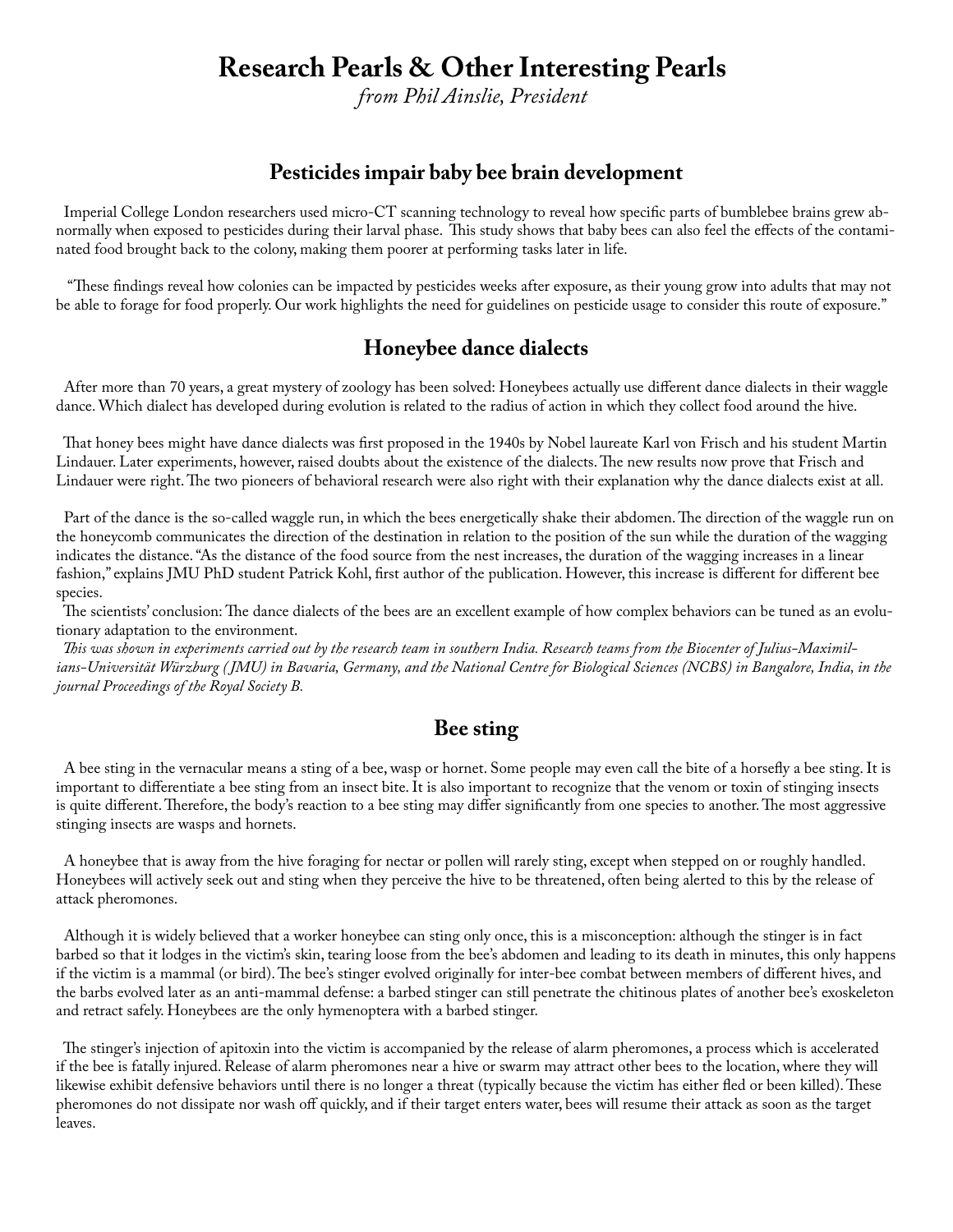### **Australian bee sting vaccine trial holds promise against allergic reactions**

 Most people have probably been stung by a bee and while it can be painful, it's especially dangerous for those at risk of suffering a life-threatening allergic reaction. Australian researchers have successfully completed a human trial on a vaccine designed to eliminate the risk of a severe allergic reaction to European honeybee stings.

 Australian researchers have successfully completed a human trial on a vaccine designed to eliminate the risk of a severe allergic reaction to European honeybee stings.

*Flinders University and the Royal Adelaide Hospital included 27 adults with a history of allergic reactions to bee stings.*

| <b>Message received by Phil Ainslie</b>                                                                                                                                                                                 |  |  |  |
|-------------------------------------------------------------------------------------------------------------------------------------------------------------------------------------------------------------------------|--|--|--|
| Name: em                                                                                                                                                                                                                |  |  |  |
| Email: em@bees.photo<br>Subject: Bee of the Day - Every day a new photo                                                                                                                                                 |  |  |  |
| Message: Hi,                                                                                                                                                                                                            |  |  |  |
| Being bee people, I thought you might enjoy site: https://bees.photo.                                                                                                                                                   |  |  |  |
| Every day a different photo is published - honeybees and natives, sometimes an odd pollinator<br>thrown in as a bonus. This site is lots of fun. Maybe like those "quote of the day" or "word of the<br>day" offerings. |  |  |  |
| No obligation of any kind. I just thought you might find it interesting and fun. You're welcome<br>to share the link with whomever you think might enjoy. I've been given permission from the<br>owner.                 |  |  |  |
| If you'd like to contact Steve personally, he may be reached at thebeeguy@bees.photo.                                                                                                                                   |  |  |  |
| Best regards,                                                                                                                                                                                                           |  |  |  |
| em                                                                                                                                                                                                                      |  |  |  |
|                                                                                                                                                                                                                         |  |  |  |
|                                                                                                                                                                                                                         |  |  |  |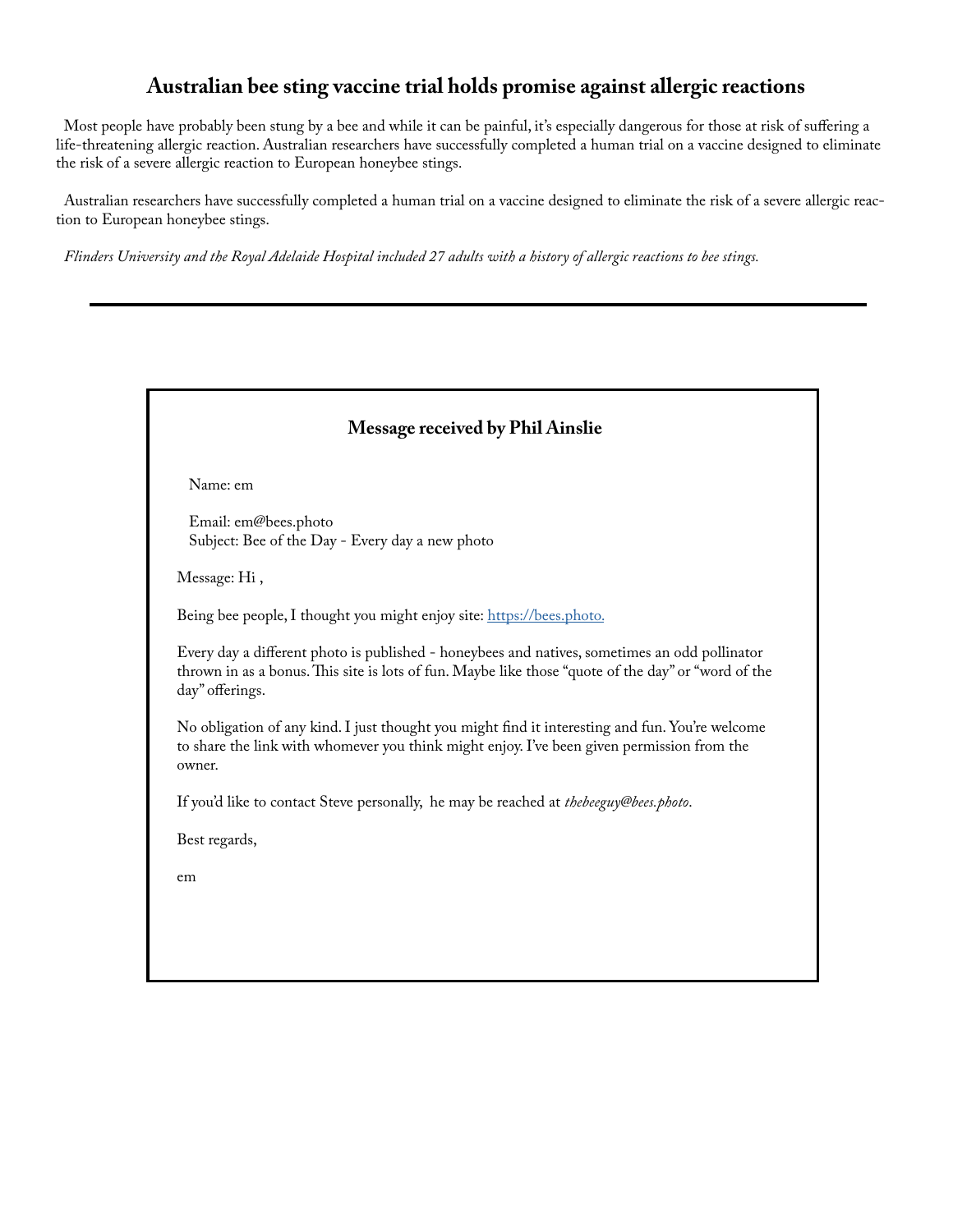# **Picking Up Nucs and Queens at the Bost Farm**

 To paraphrase Dickens, "These are the best of times, these are the worst of times… The winter has been mild, we have had sufficient rain so far, flowers are blooming, nucs and queens have been ordered, and yet the only thing certain is "uncertainty".

 In light of current conditions (virus outbreak), we have obtained tentative pickup dates for both nucs and queens from our bee and queen producers.

 The nuc pickup date is going to be Saturday, April 18th (a week later than last year) at the Bost Farm SE of Georgetown from 8AM to 3PM, or so. The queens will arrive about week later on Friday the 24th of April in the afternoon with additional pickup time on Saturday morning the 25th.

 The 5-frame nucs will be coming from the production yard of Merrimack Valley Apiaries in Jennings, Louisiana. This year the drive team is headed up by John Hibbard (his new truck and his trailer) and will be filled out by experienced WCABA member drivers Phil Ainslie, and Jim Ray.



*5-Frame Nuc in Wooden Box w/ feed jar*

 The team will leave Georgetown on Friday noon to make the approximate 730-mile round trip to pick up your order and deliver it back to the **Bost Farm (4355 C.R. 110, Georgetown TX 78626)** on Saturday early AM.

 There will be a team to receive the product and hopefully screen all the entrances so the nucs will be closed up when you arrive in the morning for your pickup. This will make for easier transport of the nucs for the members, but the nucs may need to be opened as the day progresses to allow the bees to fly. Again, members are encouraged to adjust their schedule to be ready to pick up their purchased bees or queens when they arrive and get them installed sooner than later.

 The queens (marked & clipped in wooden cages) will be picked up at B Weavers in Navasota on Friday morning the 24th and will be available as soon as Jimmie Oakley returns to the Bost Farm in the afternoon for those wanting to get them early. This year's color mark should be BLUE.

 We did face challenges last year with wet conditions, late arrival of the team from Louisiana, and members having to stand around while the nucs were prepared for pickup.

 This year we face a new set of challenges, avoidance of large crowds, attention to antiviral protocol, and social distancing. Be prepared to observe necessary precautions to ensure individual safety and respect others space. Bring protective gear, such as bee veil and bee gloves.

 Please take into consideration the volunteer help that has worked so hard to pick up and deliver these bees back to the Georgetown area, and make every effort to schedule your pickup in a timely manner to lighten the burden on all those working at the Bost Farm and also to ease the effect (stress) on the bees. If you need or desire a special pickup time, please contact Jimmie Oakley.

 Last, but not least, please remember to bring your **"PICKUP VOUCHER"** as proof of purchase and because it is so helpful in our inventory control and delivery process.

 In the Pickup Voucher Letter that I will email to each of you, I will try better to explain the time and date that relates to your purchase, but as always, feel free to call or email me if your do not understand and we will try to talk it through.

> Regards, Jimmie Oakley - Order Coordinator cell: 512/507-3009 or jimmie.oakley@gmail.com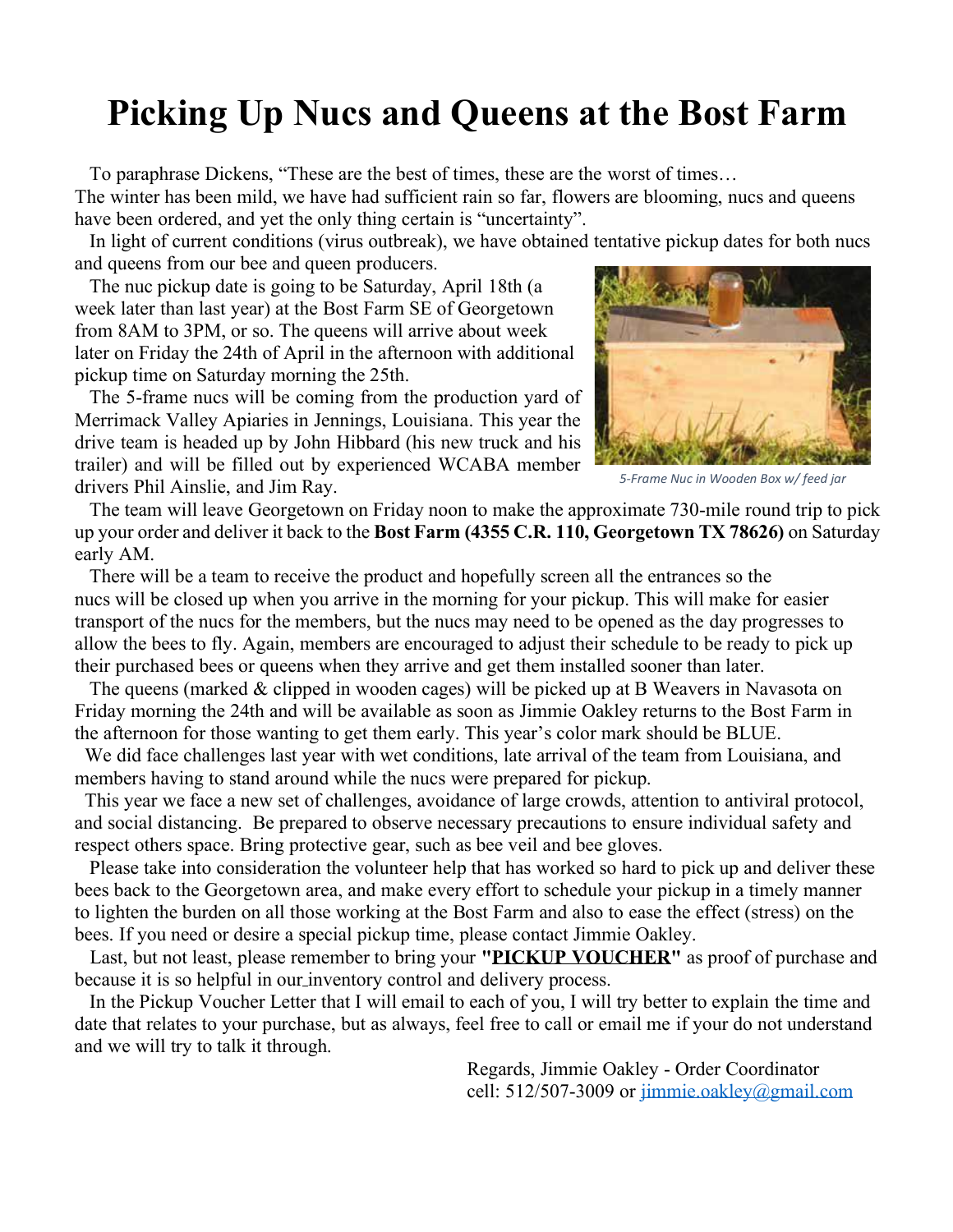### What Next? – Order Equipment!!

 Now that you have ordered the bees and got a delivery date you may wonder, What Next? If you don't already have beekeeping equipment maybe I can make some suggestions.

 Below is the list of wood ware, beekeeping equipment, and protective gear that we have ordered for the recipients in our scholarship program over the past years as a minimum required to start beekeeping with your first package or nuc of bees.

 Since the local beekeeping supply outlet (Busy Bee) is no longer in business there are some alternatives, but they all require ordering on-line or by phone and awaiting shipment. Mann Lake (www.mannlakeltd.com) is a major manufacture of beekeeping supplies and there are two outlets in our area that I am familiar with. Mann Lake Ltd at 1600 Commerce St. Marshall, TX 75672 Ph.844/433-6033. If you go to their website it takes you to main office in Hackensack, MN, and an online catalog. You can place orders there also.

 Texas Bee Supply also carries a Mann Lake product line and they may have already contacted you as a result of your past history with Busy Bee Supplies on Florence, Texas. The address for Texas Bee Supply is 4665 County Road 633, Blue Ridge, TX 75424. Ph. 469/500-1473. For more information go to their website: www.texasbeesupply.com.

Dadant & Sons, Inc. have a managed outlet in Paris, Texas, but we haven't visited there in a while. The store location is at 1169 Bonham St in Paris, TX 75460. Their toll-free number is 877/632-3268. The company website is www.dadant.com where you can access an on-lone catalog.

 I hope this information is encouraging and helpful. Allow yourself enough lead time to get your equipment, get it painted, and get ready to receive your bees…order now!

| Pricing: Mann Lake Ltd. - Marshall, TX<br>Unit Item Number<br><b>Total Price</b><br>Description<br>Price<br>Qty<br>9 5/8" Deep Hive Body Commercial Grade (unassembled)<br>16.95<br><b>KD800</b><br>16.95<br>1<br><b>KD801</b><br>9 1/8" Grooved TB & Grooved BB Frame (unassembled) (case of 10)<br>14.50<br>14.50<br>1<br>16.95<br><b>FN710</b><br>8 1/2 x 16 1/4 Rite-Cell beeswax coated sheet (blk, case of 10)<br>16.95<br>WW365<br>13.95<br>13.95<br>5<br>Flat Wood Migratory Cover (assembled) |  |
|--------------------------------------------------------------------------------------------------------------------------------------------------------------------------------------------------------------------------------------------------------------------------------------------------------------------------------------------------------------------------------------------------------------------------------------------------------------------------------------------------------|--|
|                                                                                                                                                                                                                                                                                                                                                                                                                                                                                                        |  |
|                                                                                                                                                                                                                                                                                                                                                                                                                                                                                                        |  |
|                                                                                                                                                                                                                                                                                                                                                                                                                                                                                                        |  |
|                                                                                                                                                                                                                                                                                                                                                                                                                                                                                                        |  |
|                                                                                                                                                                                                                                                                                                                                                                                                                                                                                                        |  |
|                                                                                                                                                                                                                                                                                                                                                                                                                                                                                                        |  |
| WW314<br>18.95<br>10 Frame Solid Bottom Board w/reducer (assembled)<br>18.95<br>1                                                                                                                                                                                                                                                                                                                                                                                                                      |  |
| $FD100-WD$<br>4.20<br>4.20<br>Boardman Entrence Feeder<br>1                                                                                                                                                                                                                                                                                                                                                                                                                                            |  |
| HD120<br>6.50<br>6.50<br>10 Frame Metal Bound Queen Excluder<br>L                                                                                                                                                                                                                                                                                                                                                                                                                                      |  |
| HD556<br>$4"x7"$ Stainless Steel Smoker w/Guard & Wood Bellow<br>39.95<br>39.95<br>1                                                                                                                                                                                                                                                                                                                                                                                                                   |  |
| 10.95<br>10.95<br>CL <sub>130</sub><br><b>Plastic Helmet</b><br>1                                                                                                                                                                                                                                                                                                                                                                                                                                      |  |
| 15.95<br>15.95<br><b>CL100</b><br>1<br>Square Folding Veil w/elastic bottom                                                                                                                                                                                                                                                                                                                                                                                                                            |  |
| 19.95<br>19.95<br>CL165<br>Cowhide Leather Gloves Economy - small or medium<br>1                                                                                                                                                                                                                                                                                                                                                                                                                       |  |
| 6.25<br>6.25<br><b>HD660</b><br><b>Bee Brush</b><br>1                                                                                                                                                                                                                                                                                                                                                                                                                                                  |  |
| HD584<br>5.25<br>5.25<br>9" Standard Hive Tool                                                                                                                                                                                                                                                                                                                                                                                                                                                         |  |
| Total Equip<br>190.30                                                                                                                                                                                                                                                                                                                                                                                                                                                                                  |  |
|                                                                                                                                                                                                                                                                                                                                                                                                                                                                                                        |  |
| 150.00<br>1<br>5-Frame Nuc Bees W/Queen                                                                                                                                                                                                                                                                                                                                                                                                                                                                |  |
| Total w/ Bees<br>\$340.30                                                                                                                                                                                                                                                                                                                                                                                                                                                                              |  |

Thanks, Jimmie Oakley – Bee Procurement Coordinator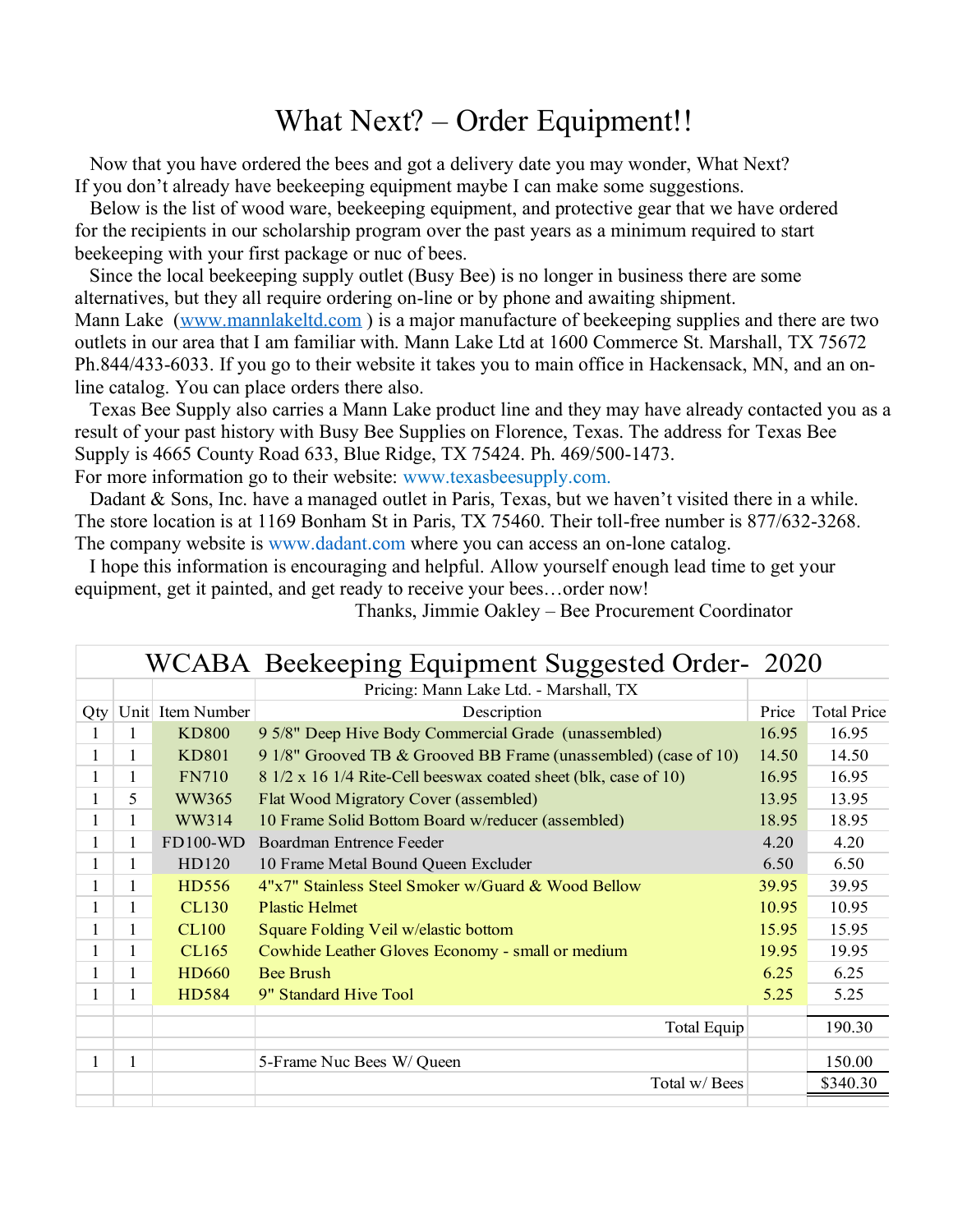# Wolf – Bost Scholarship Selections Made for 2020

 The Ed Wolf – Robert Bost Memorial Scholarship Committee met on Tuesday March 10th at the Georgetown Library to evaluate the applications received from the candidates for the current year scholarships.

 Seven committee members were present for deliberations with three submitting evaluations electronically to add scores for the matrix as we worked to achieve a conscience in the judging. Three new candidates applied for this year, and there was one candidate applying for a second time for acceptance. After evaluation, all four candidates were deemed acceptable and resources allowed all four to be granted a scholarship.

 We regret that we will not have a club meeting at the Library in March because of health concerns but we do want to introduce you to these hopeful new beekeepers. Taken alphabetically they are:

> **Emily Griffis**, 13 years old from Granger, Texas, has a great desire to learn much more about bees,

beekeeping, and products of the hive. She is homeschooled, has very supportive patents, and four siblings that will be learning as a result of her involvement in the program. *Emily Griffis*

**Aydon Guevara** from Cameron, Texas, is 16 years old and has brothers and sisters in his family. He wants to learn first-hand and feels "hands on" is the best way. His family plan a large garden that will benefit from having bees around. He hopes to start a bee business.

**Sterling Kinghorn** does not discourage easily as has applied for the scholarship a second time successfully. He is 12 years old and lives in Round Rock but is moving to Florence soon. He has already mastered many of the skills for beekeeping from monitoring the scholarship program this past year, but he wants to learn and do more.

**Garrett Rogers** is 13 years old and lives in Temple and is in the 7th grade in middle school. He has beekeeping roots because his older brother was a scholarship recipient and his grandfather is a beekeeper too. He is ready to get started and has much support from his family.

 We plan to meet at the Bost Farm at the appointed time in March in a small group and take care of distribution and assembly of beekeeping equipment in preparation to receive the bees for their hive in April. They will be



*Sterling Kinghorn*

keeping their hive and receiving instruction at the Heritage Garden in Georgetown. Encourage these youngsters when you do get a chance to meet them.

Thanks, Jimmie Oakley – Scholarship Committee Chair



*Aydon Guevara*



*Garrett Rogers*

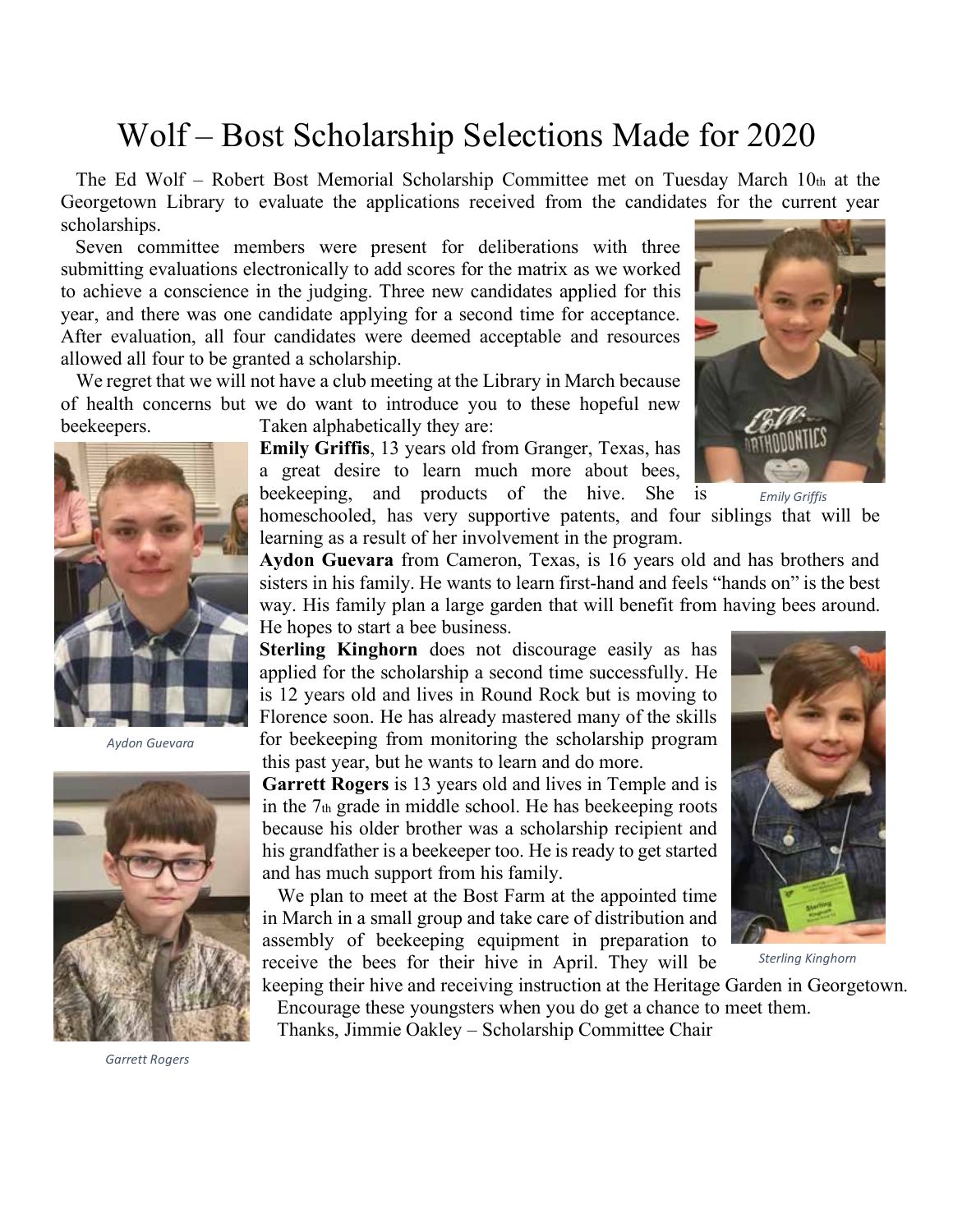### **Williamson County Area Beekeeping Association Meeting Summary - February 25th, 2020 meeting.**

The meeting was opened by Phil Ainslie, President.

### President's Announcements

Bee orders will take place in the room behind the partition.

Scholarship applications are in the room over the hallway. The successful applicants will be named at the next monthly meeting.

Volunteers are needed to assist with the unloading of the nucs, when they arrive. Anyone wishing to assist can provide their name to a board member or place your name on a sign up sheet which will also be available at the March meeting. It is wise to have a full suit and boots at your disposal, as the bees have known to be a little testy after their long journey !

Shout out for mentors….we are in desperate need !! However, we do have a monthly Bee Buzz….

For new members, and long time members, the Bee Buzz will be at Rudy's on IH35, the Sunday following the monthly meeting, from 2pm to 4 pm. A great chance for members to get together, chat about bees, get questions answered,share information or just listen. Very informal and on a "come and go" basis.

The monthly meetings are every 4th Tuesday of the month, with the exception of June. The June meeting will be on Thursday 25th. This is due to room availability.

Please check the WCABA website if you need to find a home for your bees. We have numerous requests from individuals to encourage beekeepers to use their land. Look under "Marketplace" for more details.

The website is also home to our library. This is a great resource you can use. The sign up instructions are on the website or you can ask our new librarian Chris Huck for assistance/books.

Central Texas Beekeeping School is on March 21st at Washington County Fair Ground - Brenham. The cost is \$65 for the first adult in the party, \$60 each for further adults, \$25 for students,and \$10 for children under 12 year old who attend workshops with an adult.

Texas Beekeepers Association has it's Summer Clinic on June 20th in Denton and the annual convention will be in November.

Please provide Shirley Doggett with your email address or update if you wish to receive the newsletter via email.

A quick and useful "show and tell" was provided by the President on how to make a pollen feeder.

Presentation - Beekeeping 101 - Presented by Jim Colbert -A lively presentation covering the basic knowledge of bees,which was enhanced by visuals once the gremlins were removed from the technology.

Beekeeping 102- Spring splits: How, Why, When ! presented by Johnnie Walker from Walker Honey, located in Rodgers, Texas Johnnie Walker was featured in episode 1 of "Rotten"

Members Present:- 86

Door Prizes. - There were a total of 9 lucky door prize winners !

The next meeting will be held on Tuesday March 25th at the Georgetown Library. **UPDATED INFORMATION:- The Central Texas Beekeeping School has been cancelled, as has our March meeting.**

See Front Page for details of March on-line meeting!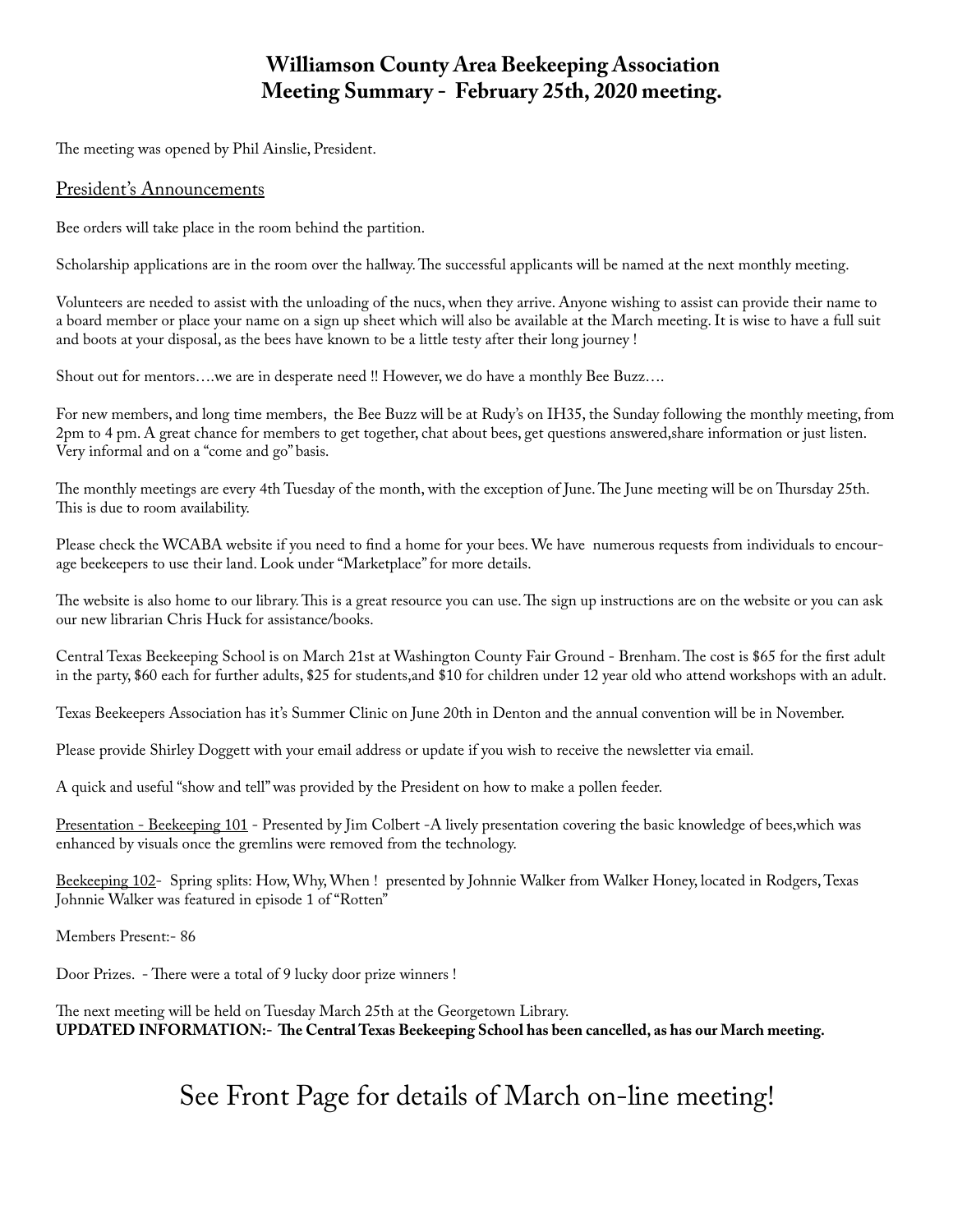### **March Newsletter** *from S S Brantley, Life Member Texas Beekeepers Association*

 April is the month when nectar is becoming readily available for bees to collect. Check the top bars of your hive to see if white wax is showing. Add at least one super to any hive with considerable white wax buildup on the top bars. If you do not have any drawn comb for your honey supers, you can get the bees to begin building wax on the plastic foundation faster by not installing a queen excluder right away. After the bees begin to draw the foundation, check carefully to locate the queen before installing the excluder. You do not want to trap her above the excluder. Check the super about five days later for the presence of eggs and larvae. If you find evidence that the queen is "upstairs" in the super, remove the excluder and smoke her back into the brood boxes. Pull off the excluder and set the super back on the hive. Smoke the super for one or two minutes and then wait another couple minutes for the smoke to move the queen down into the brood box. Reinstall the excluder and the super. Any eggs or brood in the super will hatch and the bees will use those cells to store honey.

 April will also see an increase in swarms. Make a practice to look around your apiary upon arrival for swarms, high, low and even on the ground.

 If you have ordered packages and have no experience installing them, I suggest that you check out some of the methods of installing packages before yours arrives. There are numerous tutorials and videos on the Internet covering the various techniques used to hive a new package.

 Before you package arrives, select your hive location, prepare your hive to receive bees, and have liquid feed ready for use. When the package arrives, have a spray bottle ready to spray a light sugar/water solution on the bees. Place the package in a cool, dark place until later in the day. Installations in the evening (but before dark) tend to have less drifting of bees than those done in the middle of the day.

 Make room for you to work in the brood box by removing five of the frames and laying them beside the hive body. Remove the queen cage from the shipping container (cover the hole to keep the bees confined) and suspend the queen cage from the top of a frame. Shake a double handful of bees on the area over the queen cage. Shake the rest of the bees into the area of hive where you removed the five frames. Get as many bees as possible out of the container before you place it on the ground at the hive entrance.

 Replace the five removed frames. Because of the queen cage, you may not have room to get them all in place. You can add the last one after the queen cage is removed. Place the frames gently in the hive on top of the pile of bees on the bottom board. As the bees move out from under the frame, it will slowly settle in place on the frame rests. After all of the frames are settled, add the top cover and liquid feed in a Boardman feeder. Finally, install an entrance reducer. The entrance should be reduced to about a half inch to help protect the new colony.

 In five days, check to see that the queen has been released from her cage. If so, remove the queen cage and add the tenth frame if you could not get it in before. Use the minimum amount smoke while doing this. Check the hive again in ten days to make sure the colony is settled and happy. Feed 2-to-1 sugar syrup until the bees have drawn at least eight frames of wax.

 If you plan to make the hive a double brood, you can now add the second brood box. Continue to feed until the bees have drawn at least eight frames in the second box.

 If the honey flow is still on, you could add a super and queen excluder. Do not continue to feed sugar syrup if you have supers on the hive because the bees will probably store it and you will end up with "sugar-water honey".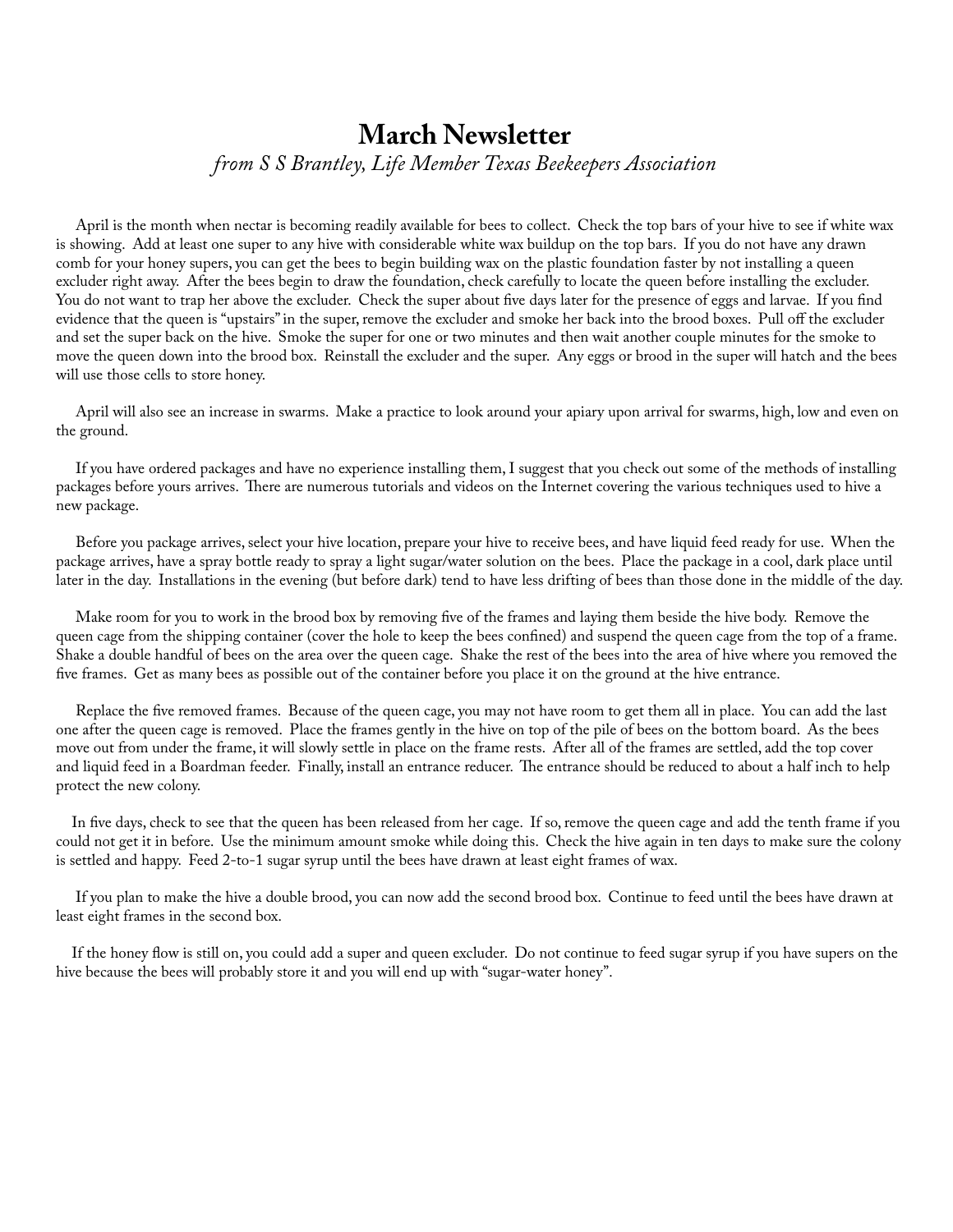| <b>MEMBERSHIP APPLICATION</b><br>WILLIAMSON COUNTY AREA BEEKEEPERS ASSOCIATION<br>Dues: \$20.00 per year - individual or \$25.00 - family membership<br>New Member / Renewing Member |                                                                                                                                                                         |                   |  |
|--------------------------------------------------------------------------------------------------------------------------------------------------------------------------------------|-------------------------------------------------------------------------------------------------------------------------------------------------------------------------|-------------------|--|
|                                                                                                                                                                                      | (circle one)                                                                                                                                                            | Date:             |  |
|                                                                                                                                                                                      | Name:                                                                                                                                                                   | Amount: \$        |  |
|                                                                                                                                                                                      |                                                                                                                                                                         | Cash or Check $#$ |  |
|                                                                                                                                                                                      |                                                                                                                                                                         |                   |  |
|                                                                                                                                                                                      |                                                                                                                                                                         |                   |  |
| Phone: (                                                                                                                                                                             | $e$ -mail:                                                                                                                                                              |                   |  |
|                                                                                                                                                                                      | To save postage cost may we send your Newsletter via e-mail? Yes[] No[]                                                                                                 | (please print)    |  |
|                                                                                                                                                                                      | Instructions: print, fill out, and bring to club meeting, or mail with check to Membership<br>Mrs. Shirley Doggett - 400 C. R. 440 - Thrall, TX 76578 - Ph.512/924-5051 |                   |  |

# **Namewal of WCABA Memberships**

**W.C.A.B.A. Club 5-Frame Nuc & Queen Order Form - 2020**

**Address Shirley Doggett will be taking renewal of memberships for 2020 by email at sdoggett@mindspring.com**

**Phone\_\_\_\_\_\_\_\_\_\_\_\_\_\_\_\_\_\_\_\_\_\_\_\_\_\_\_**e**\_**-m**\_** ail:\_\_\_\_\_\_\_\_\_\_\_\_\_\_\_\_\_\_\_\_\_\_\_\_\_\_\_\_\_ **I want to order:** *Are you a current member? [ ] Yes!* please print **\$20 for individual membership, \$25 for family membership**

**Solution 15 Nuclear 150.000 nuclear order of 100 nuclear 100 nuclear 100 nuclear 100 nuclear 100 nuclear 100 nuclear 100 nuclear 100 nuclear 100 nuclear 100 nuclear 100 nuclear 100 nuclear 100 nuclear 100 nuclear 100 nucl** 

*Nuc with three frames brood, mated queen, "NOT" marked or clipped.*

No.\_\_\_\_\_ **Honey Bee Queen** (Based on group order of 100) **\$35.00/ Queen**

*All secondary transactions and scheduling must come through the club for tracking & delivery.*

How will you pay? CASH or Check # \_\_\_\_\_\_\_\_ **TOTAL \$ AMT Visit our Website at:**

**www.wcaba.org**

 $\text{into@wcaba.org}$  | |  $\text{on}'\text{th?where linear}$ 

Special Instructions:

*BeeWeaver marked & clipped Queen from mite tolerant and virus resistant stock.* **Texas Beekeepers Association**

**Mail remittance to: Check Preferred Association**<br> **Comparison**<br> **Comparison**<br> **Comparison**<br> **Comparison**<br> **Comparison**<br> **Comparison**<br> **Comparison**<br> **Comparison**<br> **Comparison Summer Clinic**

**or email to:**<br> **order**<br> **order**<br> *order/**Annual Convention Nuc order deadline: Must be postmarked by February 28, 2018, or while supplies last..* **Annual Convention 5th - 7th November in Allen**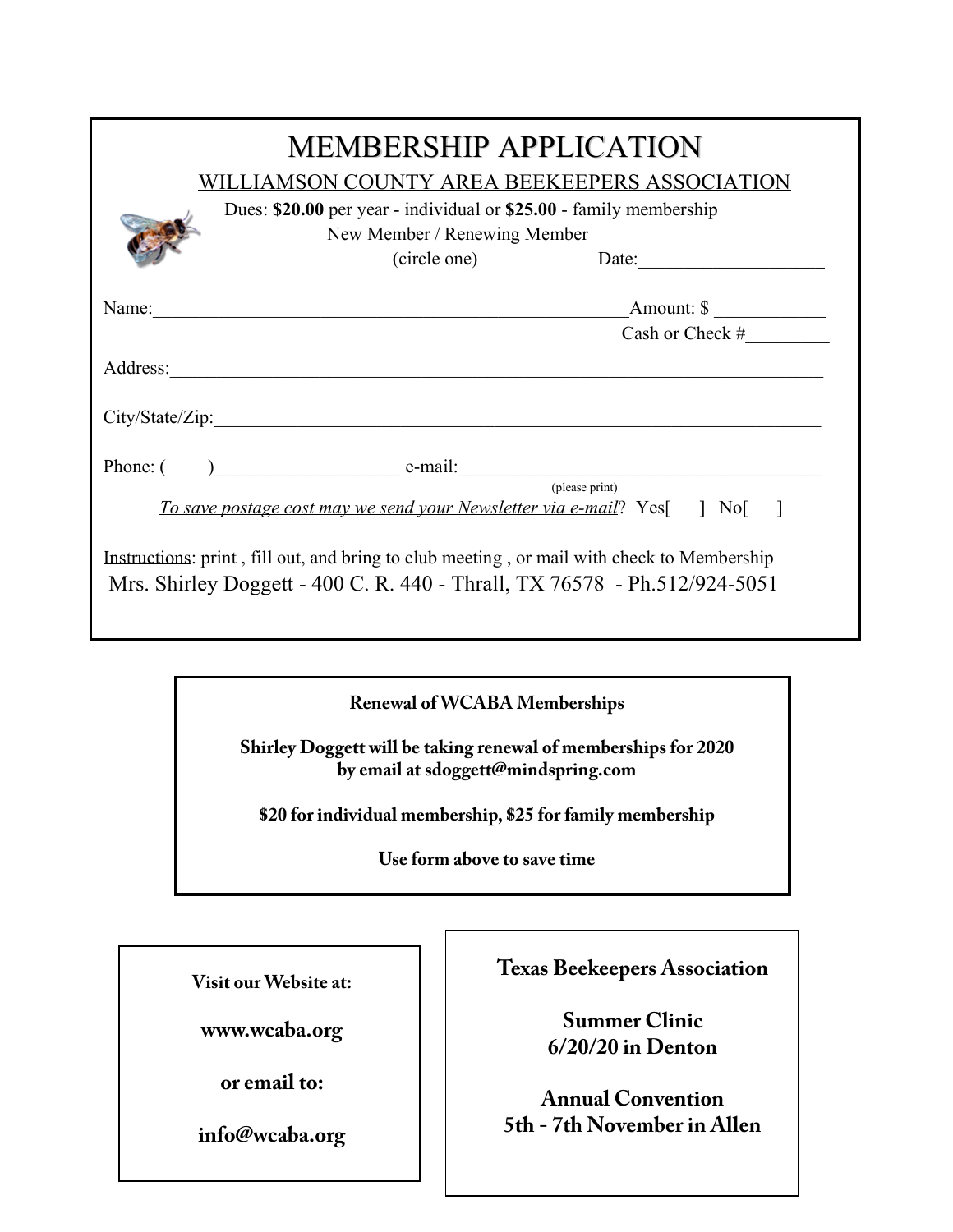### **Two Articles on Beeswax**

*from Barbi Rose (WCABA Treasurer)*

### Beeswax!

Let's brighten up the COVID-19 quarantine downtime by doing some beeswax DIYs and refreshers.

#### The best place to start is with some beeswax facts.

- Beeswax is produced by worker bees
- It comes from glands in their abdomen
- The glands develop and are productive when the bees are 12 to 20 days old and atrophy as the bees age



These are two of my favorite pictures of emerging beeswax. The scales are delicate, yet very strong.



**IO Beenvar** 

- Beeswax is the structure and support for brood, pollen, and honey in the hive.
- A healthy bee can produce about 8 scales of wax in a 12-hour period
- It takes about 1,000 scales to make one gram of beeswax, which is less than a teaspoon in volume.
- A deep has about 1/3 pound of beeswax
- Bees need to consume at least 2 to 3 pounds of honey to make enough for that one deep

#### It takes a lot of resources and energy to produces beeswax!

#### Let's make something!

#### Lip Balm

It seems like everyone starts with a lip balm recipe. There is good reason for that. It can be made with two basic ingredients, it's a good way to become familiar with handling beeswax and combining with other ingredients, plus the result is practical and useful. This is my favorite basic recipe:



While the lip balm is cooling and hardening, here are some reasons why we want to use beeswax in our lip balm and the upcoming hand cream and VapoRub recipes.<br>• Beesway creates a barrier that helps

- Beeswax creates a barrier that helps seal moisture into your skin
- It offers anti-inflammatory, antibacterial, and antiviral benefits
- It provides a protection against environmental irritants
- Beeswax has vitamin A, which helps improve hydration to the skin and promotes cell regeneration
- Beeswax allows your skin to breathe!

Beeswax is a very beneficial thickener for liquid oils.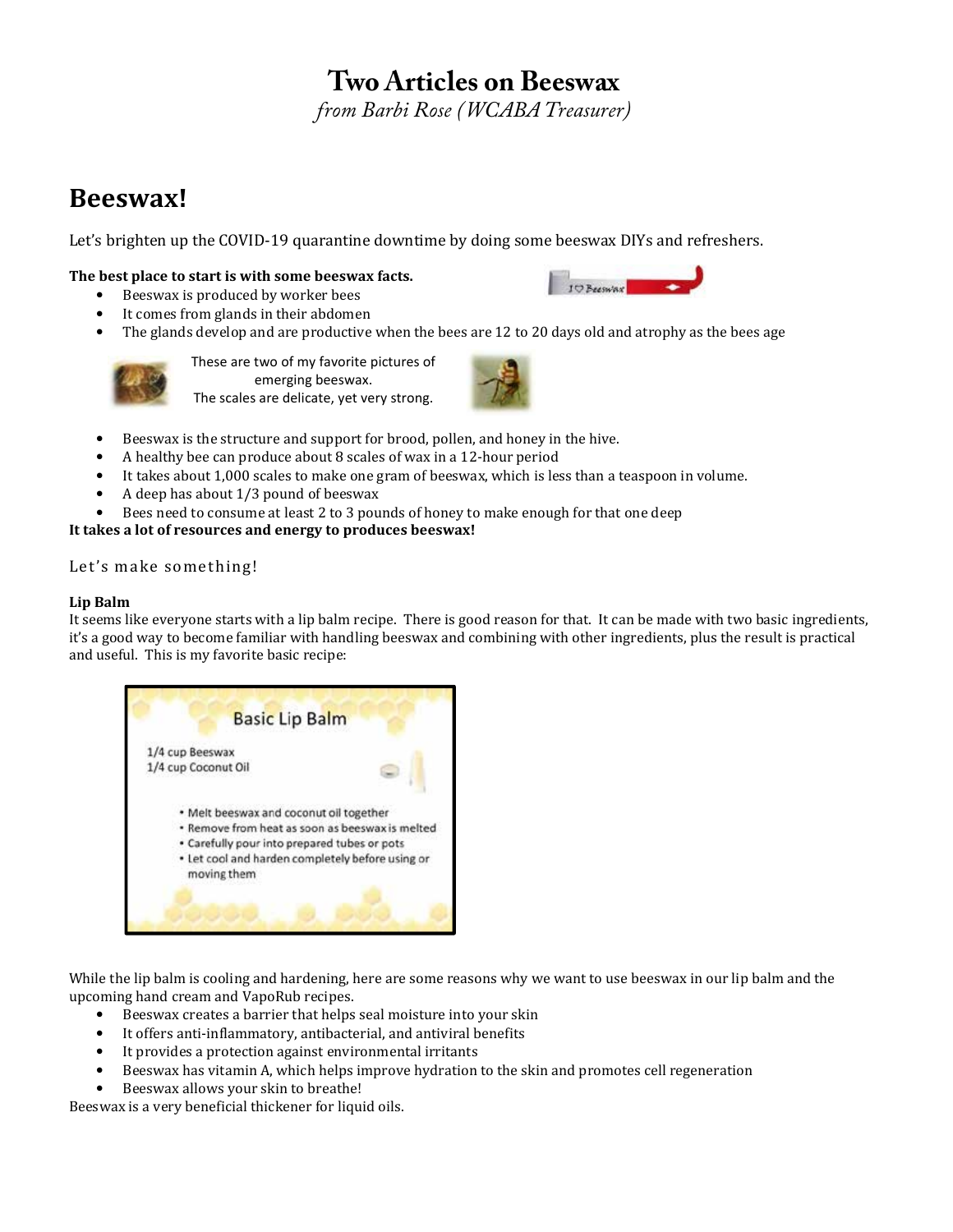#### Hand cream

This recipe starts with beeswax and includes aloe vera in addition to hand soothing oils.

\* With all the hand washing and sanitizing, a good hand cream will keep your skin soft and able to heal from harsh chemicals \*



#### Safety Tip!

Never melt beeswax directly on the stovetop. Always use a double-boiler (or bain-marie type setup) to melt beeswax on the stove. This can be an actual double-boiler of two stacking pans, or an improvised hot water bath using a bowl set on a trivet inside a pan of water heated on the stove.

Why is the double-boiler type setup so important?

- Beeswax melts evenly. Beeswax melted directly on the stovetop will likely have hot spots even if using a thick heat-distributing pan. (More later on hot spots.)
- Beeswax melts slowly. This will help prevent overheating (which causes beeswax to discolor) and bubbling.
- Beeswax remains below its flashpoint. Beeswax catches fire at 400 degrees Fahrenheit. Water boils at 212 degrees Fahrenheit, so it's difficult for the beeswax to exceed this temperature, and even more difficult for it to reach 400 degrees.
- Beeswax less likely to splash into flames. When using the hot water bath method, slightly splashed beeswax will end up in the water instead of the flames or heating element of the stove.

#### See the article A Beeswax Clean-up Adventure.

 $\sim$  Barbi Rose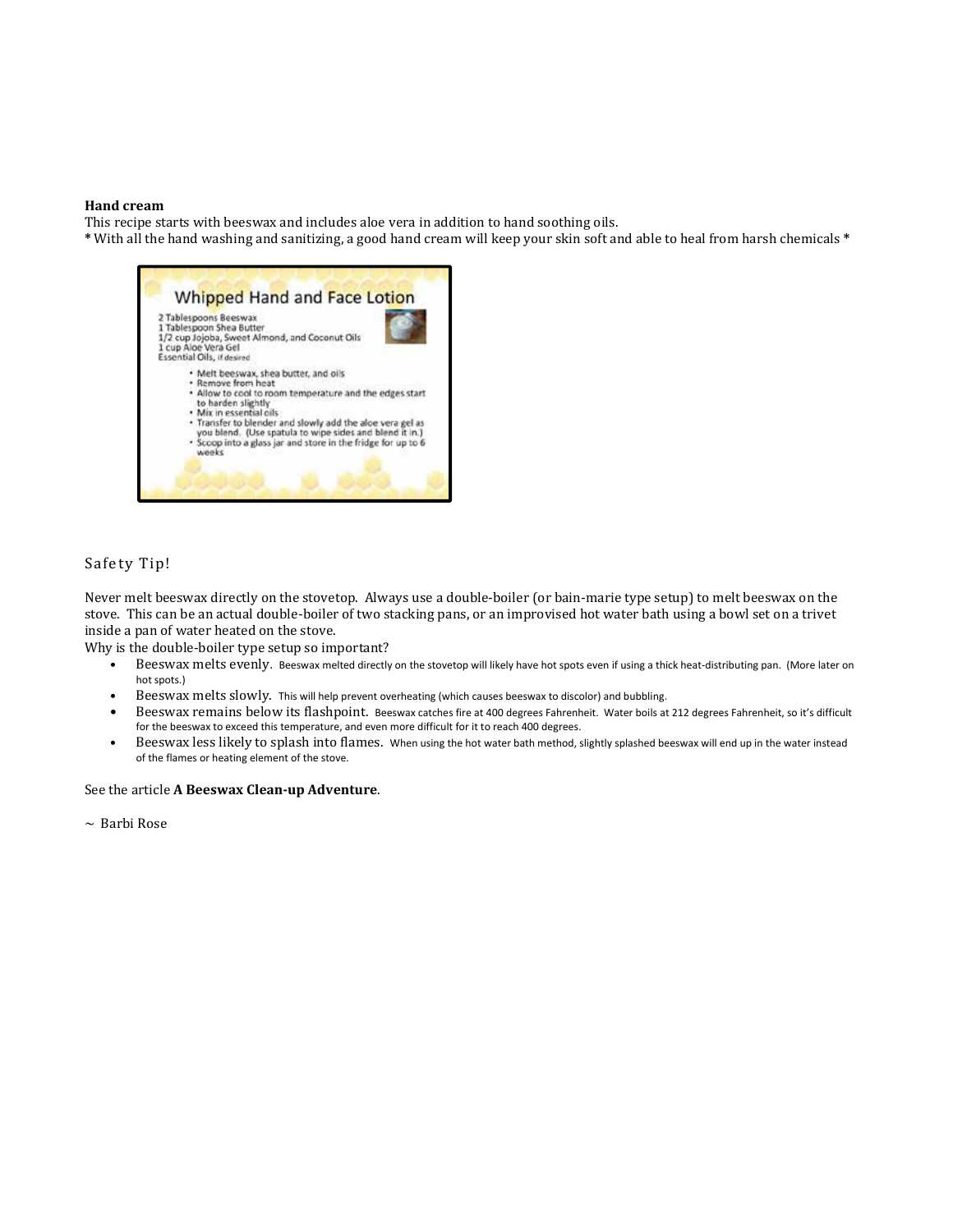### A Beeswax Clean-up Adventure

I tell people to use a double-boiler type setup when melting beeswax on the stove. But, what if you want to melt just a small amount of beeswax. Is it really worth all the trouble? I decided to do a series of experiments to see what would happen when melting beeswax directly on the stove.

I used a sauce pan, several small chunks of beeswax left over from other projects (all together a little more than the size of a half stick of butter), and a low flame. It took a while for the pan to become hot, but once it did, the beeswax started melting quicker than expected. Once the edges become melty I moved the beeswax around and turned the pieces over in an attempt to melt it evenly. It became bubbly on the edges while there were still hard chunks in the mix. (This was startling because beeswax in a double-boiler doesn't bubble!) The beeswax started popping, so I reached to turn off the flame and "kaboom" the beeswax exploded. Fortunately, I was wearing heavy duty gloves and a long-sleeved shirt because I ended up with hot beeswax bits and splashes all over. It blew up onto the ceiling and most surfaces down to (and all over) the stove, plus there were splashes down the front of the stove and on the floor on both sides of me. There was very little left in the pan. What a mess! Seriously, do not ever do this.

#### The Clean-up

There is ceramic tile on the floor. After the beeswax splashes cooled and hardened it was easy to pull up from the tiles. I<br>scraped them off with a retractable single-edge razor blade scraper, like this. The volume of bees scraped them off with a retractable single-edge razor blade scraper, like this. task. After cleaning with some hot soapy water, the tiles looked great.

The grout was a different story. I ended up cleaning with hot water and stiff brush, but had to repeat several times.

The counters cleaned up similar to the tile. So far, so good.

The stove wasn't too hard to clean, either. I turned on the oven to make the stove warm (and soften the wax), heated water in the microwave, added several old homemade hand soap bars, and went to work wiping and rinsing.

With the horizontal surfaces finished, it was time to start on the cabinets, microwave, walls, and ceiling. Here are a few pictures that I thought to take.



I tried scraping like on the floor and tried wiping with hot soapy water, but neither was the answer. Thanks to several internet articles, I decided to try the hair dryer method.

Starting with the cabinets. I turned the hair dryer on hot and held it about 2 inches away from the beeswax. After about 15 seconds the beeswax became shiny, then after a few more seconds it became translucent.

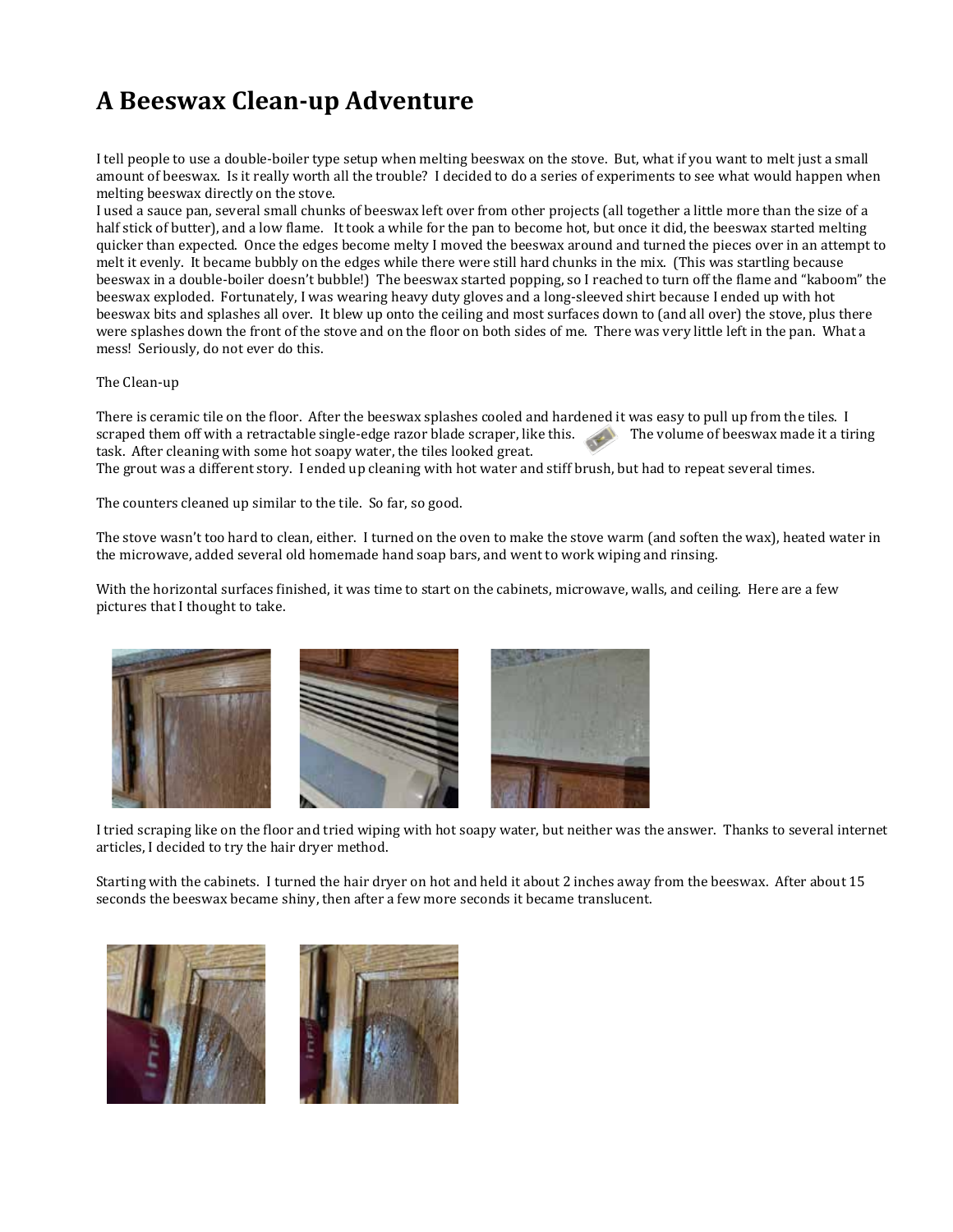A few swipes with a paper towel cleaned it right off! I could see a little left-over residue, so I zapped it with the hair dryer again and wiped it with a fresh paper towel. It's hard to see in these pictures because of the hair dryer shadow, but there is not a bit of beeswax left on that area of the cabinet.



From then on, I continued with the method of hair dryer heat and wiping the bulk with a used paper towel, then heating again and wiping with a different area of the above fresh paper towel. Within a few minutes, the first cabinet door and surrounding area was done. I was and am so excited about this method! Tip: Wear kitchen gloves to protect your hands from the heat and you can get a lot done in a short amount of time and discomfort.



The microwave took longer because of the nooks and crannies. I took the grill off to clean it over the sink. Ultimately, it cleaned up nicely, also. The smooth surfaces were a breeze. Next are the textured surfaces.



The wall is textured so it didn't clean as well as the others. It also didn't conduct the heat as well as the cabinets and microwave, so it took longer to melt the beeswax, plus required continuous heat while wiping. Afterward I cleaned it with soapy water because it didn't look completely clean. It's now clean, but it looks like the beeswax left a stain that I can't get off.